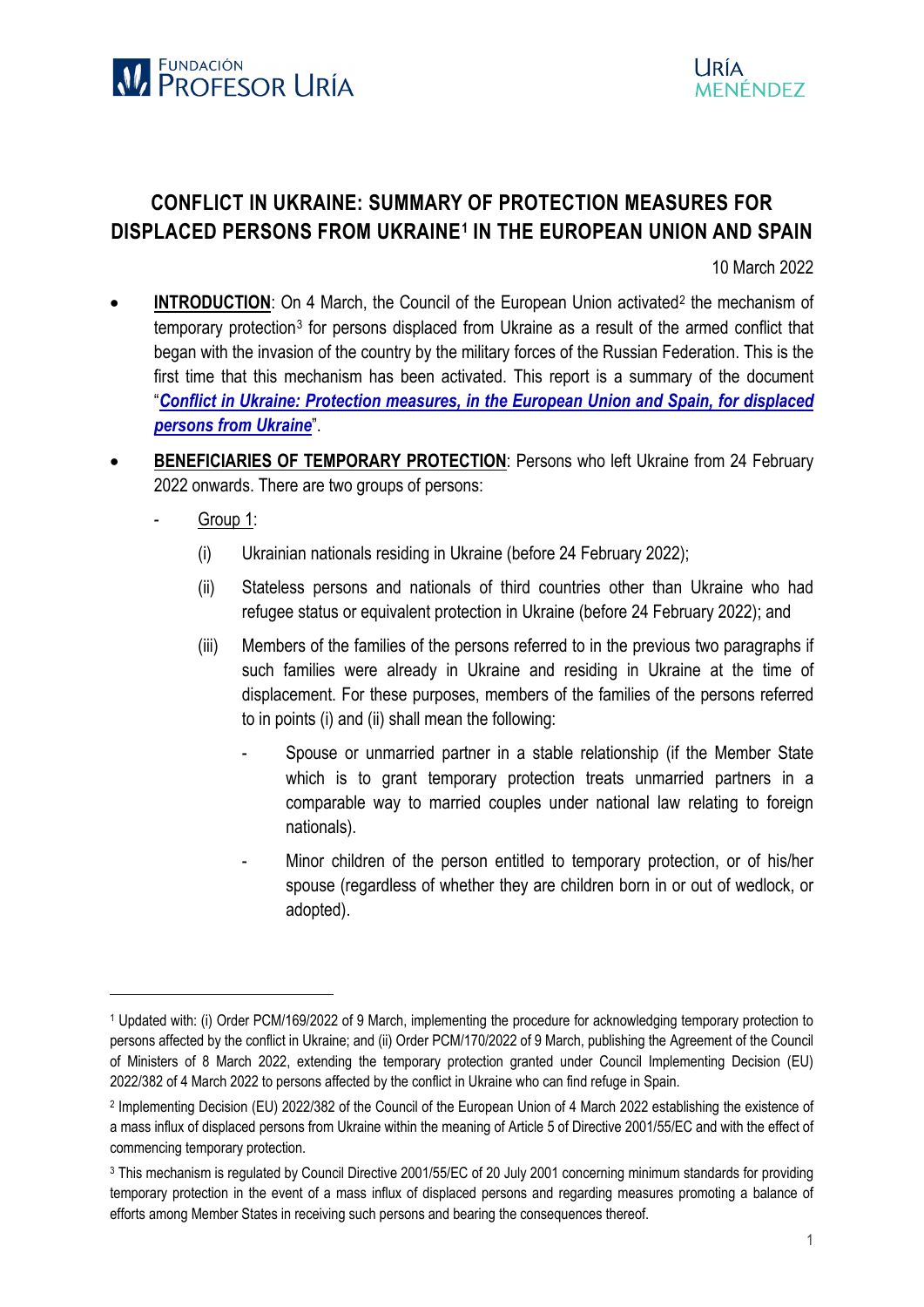

- Other close relatives who were living together as part of the family unit and who were wholly or mainly dependent on the person entitled to temporary protection at the time of the crisis which led to the displacement.
- Group 2: stateless persons and nationals of third countries other than Ukraine who:
	- (i) can prove that they were legal residents in Ukraine before 24 February 2022,
	- (ii) had a valid permanent residence permit issued in accordance with Ukrainian law, and
	- (iii) are unable to return to their country or region of origin in a safe and sustainable manner.
- **POSSIBLE APPLICATION OF TEMPORARY PROTECTION TO OTHER PERSONS (CASES ACCEPTED IN SPAIN)**: Member States may extend temporary protection to other subjects. In Spain, temporary protection has been extended to the following categories of persons:
	- (i) Ukrainian nationals staying in Spain before 24 February 2022 who, as a result of the armed conflict, cannot return to Ukraine.
	- (ii) Third country nationals or stateless persons who were legally residing in Ukraine on the basis of a valid legal residence permit (whether permanent or otherwise as students) issued in accordance with Ukrainian law and are unable to return to their country or region.
	- (iii) Family members of the above two categories (i) and (ii). Family members shall mean:
		- the spouse or unmarried partner;
		- unmarried minor children or children of the spouse, without differentiation as to whether they were born in or out of wedlock or adopted;
		- other close relatives who were living together as part of the family unit at the time of the circumstances related to the mass movement of displaced persons and who were totally or mainly dependent on them.
	- (iv) Ukrainian nationals who were illegally present in Spain before 24 February and who, as a result of the armed conflict, cannot return to Ukraine.

In the latter category, temporary protection does not extend to their family members.

**DURATION OF TEMPORARY PROTECTION:** Temporary protection has an initial duration of one year. It shall be automatically extended for further periods of six months, for a maximum period of one (additional) year. If at the end of this period the reasons justifying the temporary protection continue to exist, the Council may extend the temporary protection for a further year. The maximum possible limit is therefore three years.

Temporary protection can be terminated at any time by a decision of the Council of the European Union – on the grounds that the situation in the country of origin allows for safe return.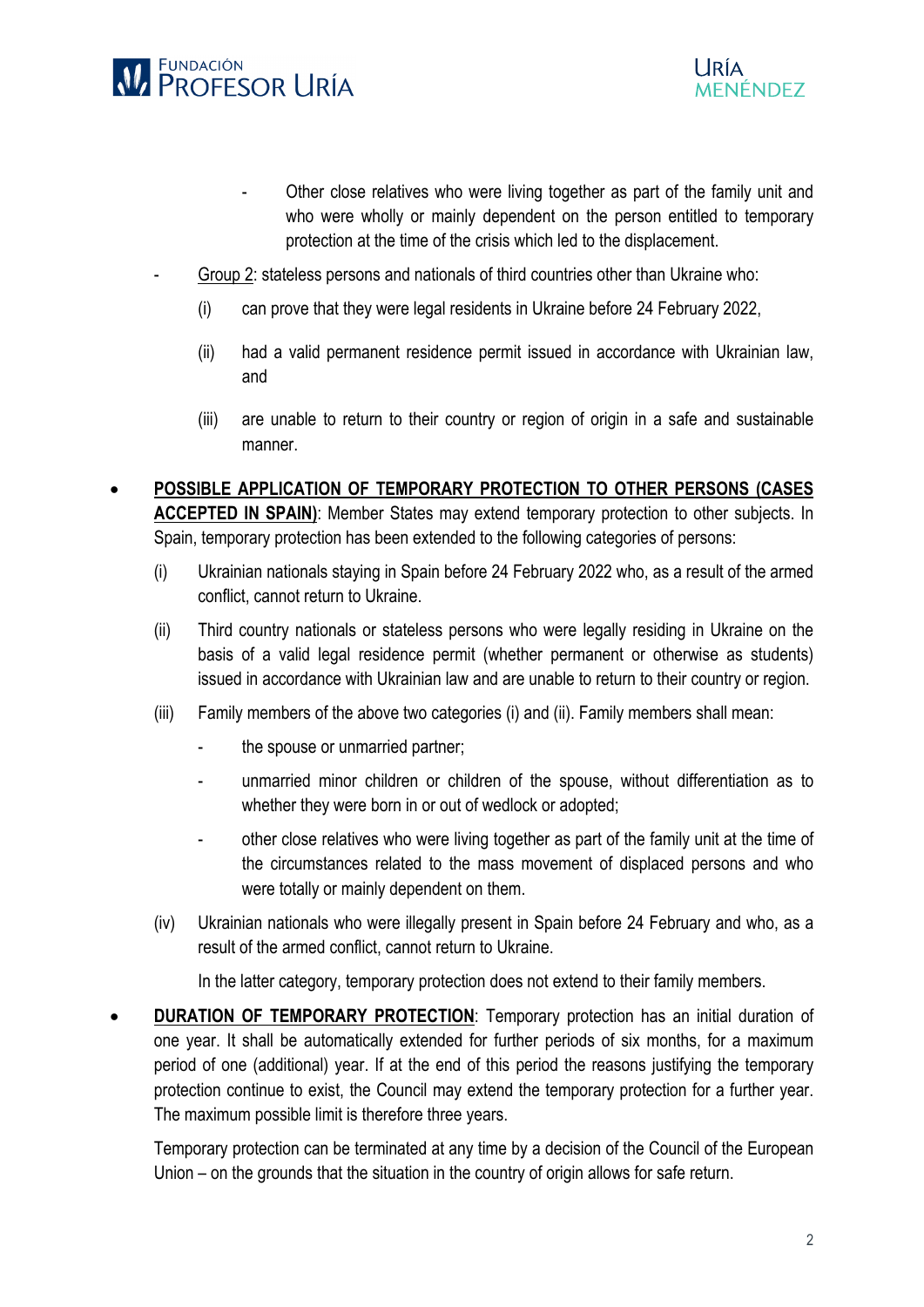

**THE STATE COMPETENT TO RECOGNISE TEMPORARY PROTECTION:** The Member State chosen by the applicant for temporary protection. Citizens of Ukraine are exempted from the visa requirement for crossing the external borders of the Member States, for stays not exceeding 90 days. This allows them to move freely within the European Union during that 90-day period (within a period of 180 days). During this period, they can go to the State of their choice and apply for temporary protection there.

Temporary protection rights can only be enjoyed in the host State.

## • **APPLICATION PROCEDURE FOR TEMPORARY PROTECTION (IN SPAIN)**:

| <b>PROCEDURE</b>                                           | <b>EXPLANATION</b>                                                                                                                                                                                                                                                       |  |
|------------------------------------------------------------|--------------------------------------------------------------------------------------------------------------------------------------------------------------------------------------------------------------------------------------------------------------------------|--|
| <b>Application</b>                                         | It may be presented to: (i) officials of the Directorate General of the Police, in the<br>reception, acceptance and referral centres of the Ministry of Inclusion, Social<br>Security and Migration or, where appropriate, (ii) the police stations to be<br>designated. |  |
| Information to be<br>provided with the                     | Documentation accrediting that they belong to a group benefiting from temporary<br>protection.<br>Address.                                                                                                                                                               |  |
| application                                                | Where possible, mobile phone number and e-mail address of the applicant (the<br>applicant may consent to receiving notifications electronically).<br>Police officers will take the fingerprints of the applicants.                                                       |  |
| Minors                                                     | If the minor is accompanied by an adult, the application shall be submitted by the<br>person responsible for the minor.                                                                                                                                                  |  |
|                                                            | Although not expressly regulated, if the minor is unaccompanied, the application<br>shall be submitted by his or her legal guardian or custodian, as indicated below.                                                                                                    |  |
| Processing                                                 | The procedure will be handled by the Asylum and Refugee Office ("OAR")                                                                                                                                                                                                   |  |
| <b>Interview</b>                                           | This is not a compulsory procedure. It may be arranged, exceptionally, if it is<br>considered that some points of the application need to be clarified.                                                                                                                  |  |
| <b>Decision</b>                                            | It is issued by the Ministry of the Interior.                                                                                                                                                                                                                            |  |
|                                                            | A favourable decision shall contain the residence authorisation and, in the case of<br>adult applicants, a work permit.                                                                                                                                                  |  |
| <b>Maximum time limit</b><br>for resolving the application | 24 hours from the submission of the application.                                                                                                                                                                                                                         |  |
| Notification of the decision                               | Electronically if possible.                                                                                                                                                                                                                                              |  |
|                                                            | Also by post or by personal appearance at police stations or immigration offices, or<br>at the reception, acceptance and referral centres of the Ministry of Inclusion, Social<br>Security and Migration.                                                                |  |
|                                                            | In addition, notices of the decisions taken may be published in the "Official State<br>Gazette" and on the website of the Asylum and Refuge Office.                                                                                                                      |  |
| <b>Change of address</b>                                   | To be notified to the OAR as soon as possible.                                                                                                                                                                                                                           |  |
| <b>Challenging the refusal</b>                             | Challenging the refusal. This can be contested. By means of an appeal for<br>reconsideration to the Minister of the Interior (one month from notification), or by<br>means of a contentious-administrative appeal (two months from notification).                        |  |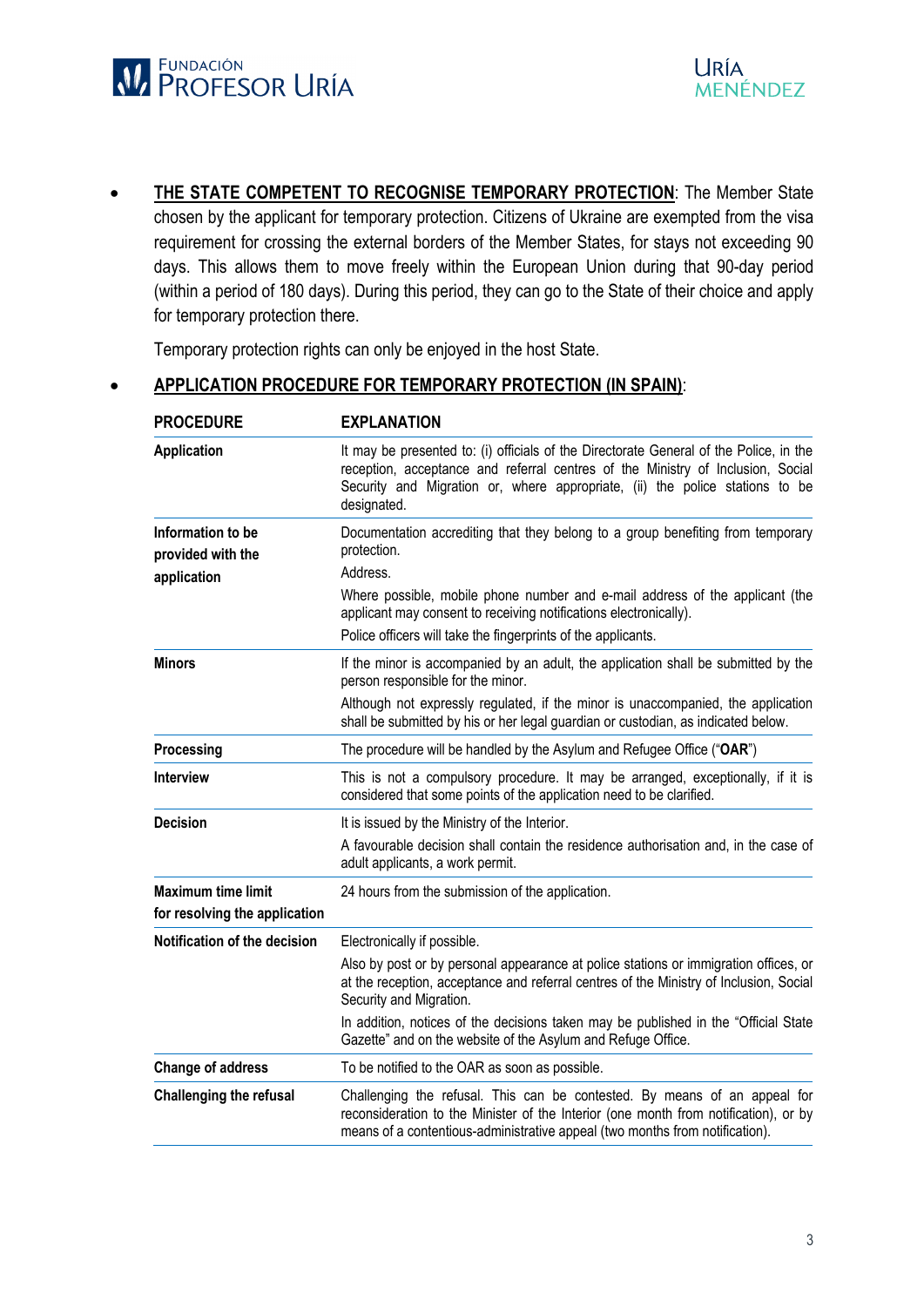

## • **RIGHTS OF TEMPORARY PROTECTION**:

| <b>RIGHT</b>                           | <b>CONTENT</b>                                                                                                                                                                                                                                                                                                                       |  |
|----------------------------------------|--------------------------------------------------------------------------------------------------------------------------------------------------------------------------------------------------------------------------------------------------------------------------------------------------------------------------------------|--|
| <b>Rights of the applicant</b>         | Authorisation to stay in Spanish territory (while the application is being processed).                                                                                                                                                                                                                                               |  |
| for temporary protection               | Authorisation to receive social assistance.                                                                                                                                                                                                                                                                                          |  |
| <b>Right to information</b>            | At the time of submitting the application, a written document will be provided, in a<br>language that the applicant can understand, with his/her rights and obligations.                                                                                                                                                             |  |
| Residence permit                       | A temporary residence permit will be issued. In Spain, it will last for one year<br>(extendable for annual periods).                                                                                                                                                                                                                 |  |
| <b>Identification documents</b>        | Identification documents will be issued to the beneficiary of temporary protection. In<br>Spain, a Foreigner's Identity Card (TIE) will be issued. This documentation must be<br>requested within one month of notification of the residence authorisation at the<br>corresponding foreigners' office or police station.             |  |
| <b>Work permit</b>                     | The beneficiaries of temporary protection may carry out paid activities as self-<br>employed or employed persons, in accordance with the regulations applicable to<br>each profession - during the period in which the temporary authorisation is in force.<br>The work permit is valid for the same period as the residence permit. |  |
| <b>Right to education</b>              | Minors have the right to education under the same conditions as nationals of the host<br>State.                                                                                                                                                                                                                                      |  |
|                                        | Adults may participate in vocational training and practical workplace training.                                                                                                                                                                                                                                                      |  |
| <b>Medical assistance</b>              | This right shall in any case include emergency care and essential treatment of<br>illnesses.                                                                                                                                                                                                                                         |  |
| Accommodation                          | It must be ensured that the person concerned has access to appropriate<br>accommodation or is provided with the means to obtain it.                                                                                                                                                                                                  |  |
| Social assistance                      | Necessary social and food assistance must be provided if the person concerned does<br>not have sufficient resources. This assistance may depend on the person's ability to<br>provide for his or her own subsistence.                                                                                                                |  |
| Vulnerable persons                     | Provision must be made for the necessary medical or other assistance for particularly<br>vulnerable persons (unaccompanied minors, persons who have suffered torture, rape<br>or other serious forms of moral, physical or sexual violence).                                                                                         |  |
| <b>Right to freedom</b><br>of movement | In Spain, the beneficiary of temporary protection may move freely within the territory<br>of the State.                                                                                                                                                                                                                              |  |

- **RELOCATION TO ANOTHER MEMBER STATE OF THE EUROPEAN UNION**: A person enjoying temporary protection may be relocated to another Member State of the European Union, subject to consent of the person concerned. The transfer entails termination of the residence authorisation in the State of origin, and the State of destination shall provide personal protection to the relocated person. The Member State shall issue a *laissez-passer* for the transfer.
- **FAMILY REUNIFICATION**: A beneficiary may regroup in the Member State which has granted them temporary protection, members of his or her family who: (i) were part of his or her family already constituted in Ukraine, and (ii) have suffered separation due to the invasion and armed conflict. For this purpose, family members eligible for reunification shall mean: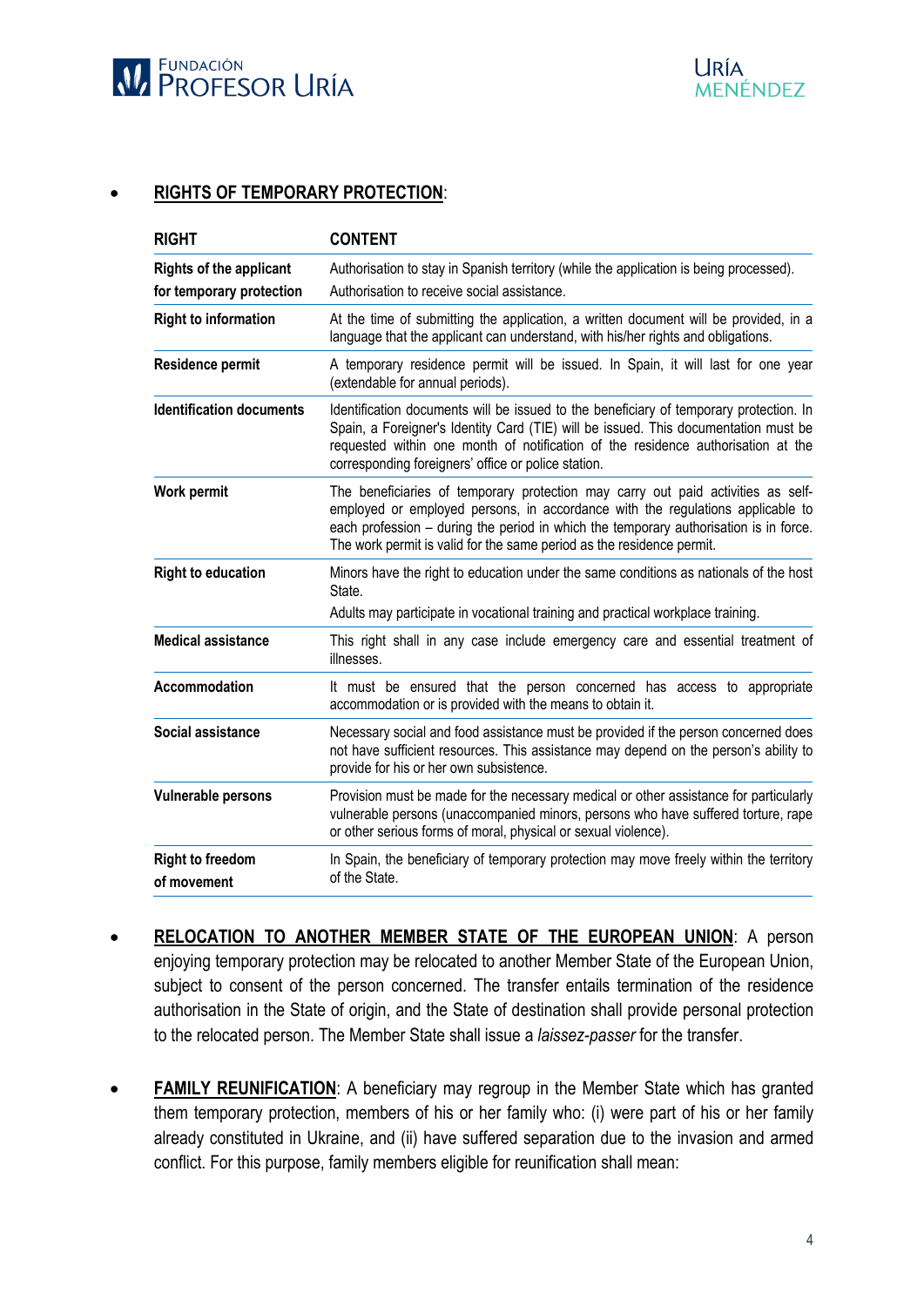



| <b>FAMILY MEMBER</b>                                                                                                                                                                                                                                                       | <b>REUNIFICATION REGIME</b>                                                                                      |  |
|----------------------------------------------------------------------------------------------------------------------------------------------------------------------------------------------------------------------------------------------------------------------------|------------------------------------------------------------------------------------------------------------------|--|
| Spouse or life partner (if the Member State considers the situation of<br>unmarried couples to be similar to that of married couples under its own<br>legislation on foreigners). Not applicable in cases of legal separation, de<br>facto separation or divorce.          | They shall be reunited, taking into<br>account the wishes of the family.                                         |  |
| Unmarried minor children of the applicant, his/her spouse or unmarried<br>partner (irrespective of whether they are children born in or out of wedlock<br>or adopted).                                                                                                     | They shall be reunited, taking into<br>account the wishes of the family.                                         |  |
| Unmarried minor children of the applicant, his/her spouse or unmarried<br>partner (irrespective of whether they are children born in or out of wedlock<br>or adopted).                                                                                                     | The reunification may be carried out<br>into account the extreme<br>taking<br>hardship that these family members |  |
| Other close relatives who were living together as part of the family unit (at<br>the time of the events that caused the mass influx), and who were totally<br>or partially dependent on the head of the family, at the time of the crisis<br>that caused the displacement. | would face<br>in the absence of<br>reunification.                                                                |  |

In Spain, the competent body for reunification actions is the Asylum and Refugee Office ("**OAR**").

- **UNACCOMPANIED MINORS:** The best interests of the child shall be a primary consideration. The Member State shall agree on:
	- The representation of the minor through a legal guardian.

In Spain, this guardianship is assumed by the regional public authorities where the minor resides (the minor is considered to be in a situation of abandonment).

- The guardianship of the minor. The competent authority of the Member State (in Spain, the autonomous regions) shall agree on the guardianship of the minor:
	- (i) with adult family members;
	- (ii) in a foster family;
	- (iii) in residential care with special facilities for children or in other accommodation with appropriate facilities for children; or
	- (iv) with the person who was caring for the child at the time of escape. Member States shall take the necessary measures to make such accommodation possible.

It shall be verified that the adult person entrusted with the care of the child agrees. The child's opinion must also be taken into account in accordance with his or her age and level of maturity.

- **TERMINATION OF TEMPORARY PROTECTION:** This occurs in the following cases:
	- At any time by decision of the Council of the European Union, based on the grounds that the situation in the country of origin allows for safe return.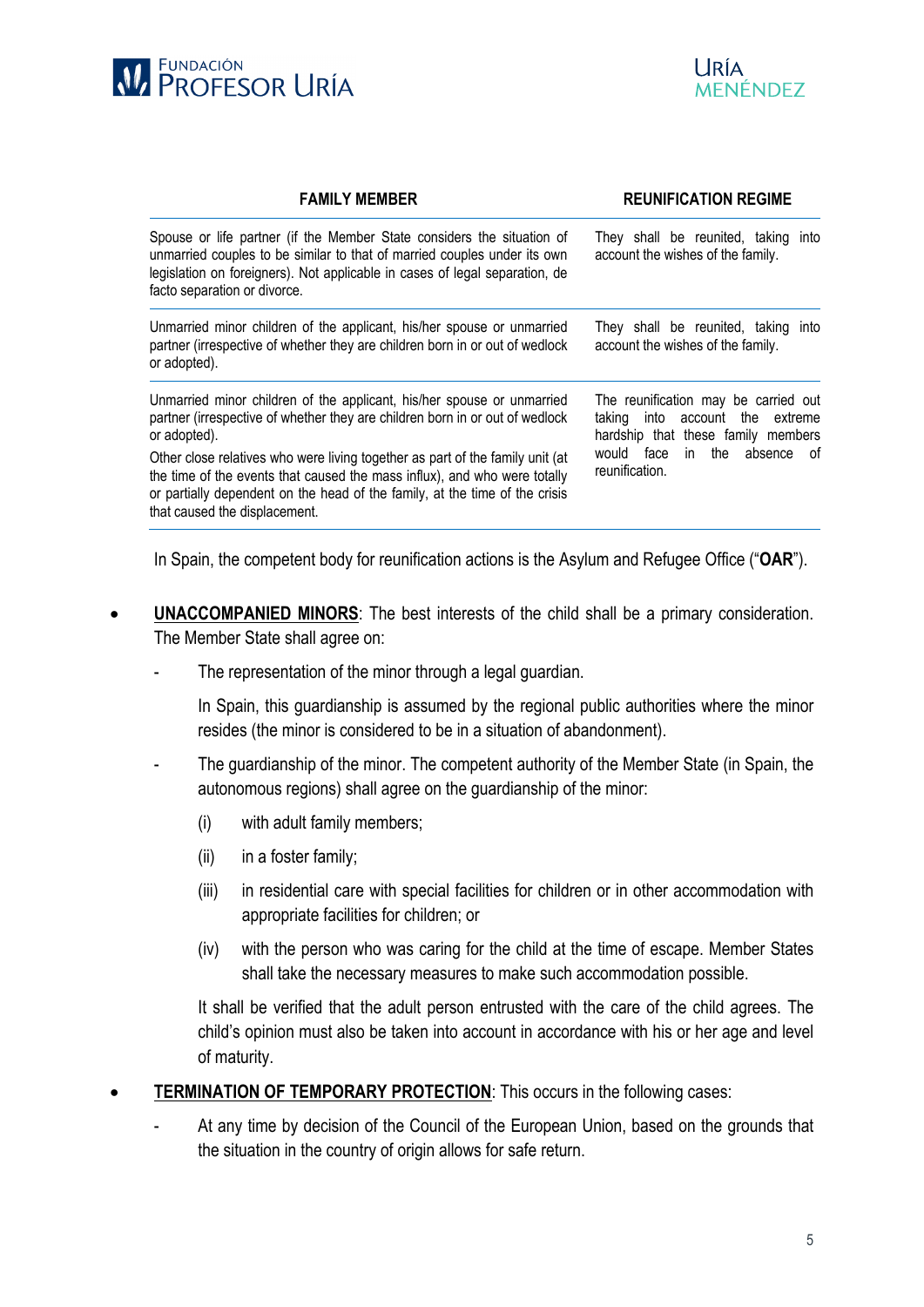

- This circumstance shall be notified to the interested parties at the time of renewing the residence permit, and they shall be given a period of time to make the allegations they deem appropriate.
- If the beneficiary gives up the residence permit.
- By relocation to another Member State (which will grant temporary protection, in accordance with the above).
- By tacit waiver. This will occur when the beneficiary of temporary protection is required to appear before the competent authority in order to carry out an essential procedure and does not appear within 45 days of the request (unless justified cause is provided).

Once the temporary protection has ended, the general law regarding protection and foreigners of the Member State shall apply. An application for international protection may be submitted (if it has not yet been submitted), or an application for another residence and work permit may be submitted.

• **RETURN TO UKRAINE IN THE EVENT OF TERMINATION OF TEMPORARY PROTECTION**: The Member State shall take measures to ensure that voluntary return is made possible. Where this is not possible, the State may take measures of forced return. Forced return shall not apply where humanitarian reasons make return impossible, or where there are reasonable grounds (health status) for not being able to travel (for the duration of the situation).

Families with minor children attending school may be authorised to benefit from conditions of residence that allow the children to complete the current school term.

• **COMPATIBILITY OF TEMPORARY PROTECTION WITH INTERNATIONAL PROTECTION (REFUGEE STATUS/SUBSIDIARY PROTECTION)**: If compatible, it may be advisable to apply for international protection in addition to temporary protection. International protection is subject to longer processing times and requires an individualised analysis of each case's circumstances (to verify whether there is a situation of persecution – refugee status – or serious risks in the event of return to the country of origin – subsidiary protection). However, the advantages of international protection may be: (i) it is not subject to the time limits of temporary protection; (ii) it cannot be terminated at any time by a general decision (of the Council); (iii) they have a more extensive rights regime.

If temporary protection ends and the international protection procedure has not been finalised, it should be completed thereafter.

Although not clarified in the regulations, it is reasonable that the State competent for granting international protection be the same State that is competent for recognising temporary protection.

The benefit of temporary protection shall not be aggregated with the benefits of international protection.

A more detailed explanation of the legal and procedural regime for international protection can be found in the document "*[Conflict in Ukraine: Protection measures, in the European Union and](https://www.fundacionprofesoruria.org/la-fundacion/documentacion.html)  [Spain, for displaced persons from Ukraine](https://www.fundacionprofesoruria.org/la-fundacion/documentacion.html)*".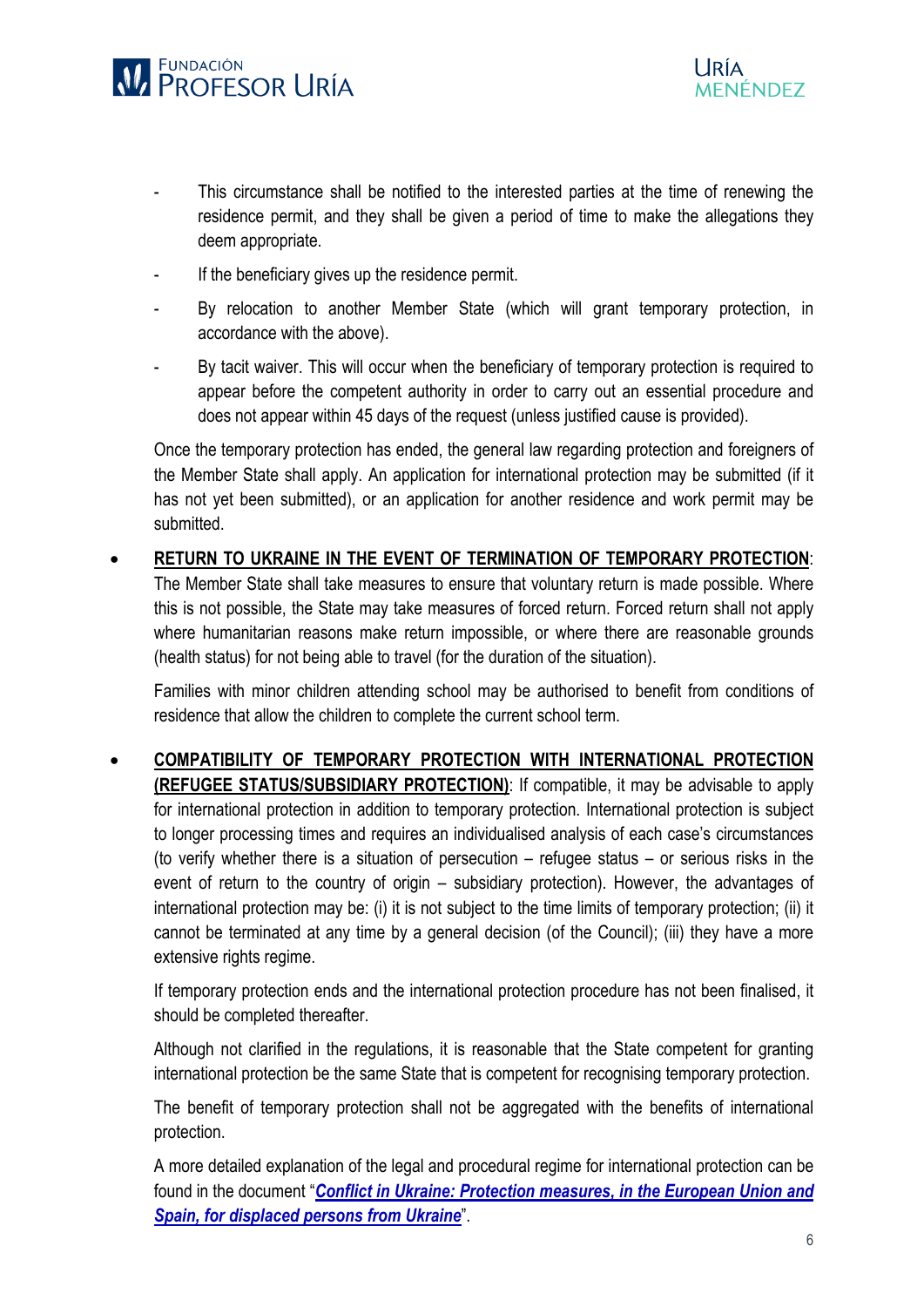

• **INTERNATIONAL PROTECTION RECEPTION SYSTEM (IN SPAIN)**: The following persons shall be eligible:<sup>[4](#page-6-0)</sup> (i) persons displaced from Ukraine as of 24 February 2022 as a result of the Russian invasion that started on that date, and (ii) persons resident in Ukraine who were in Spain when the conflict broke out and have been unable to return to their country.

Both cases include Ukrainian nationals residing in Ukraine and third-country nationals or stateless persons residing long-term in Ukraine, with their families.

To access the system, they must lack financial resources and meet the other requirements set out in the International Protection Reception System Management Manual.

To remain in the system they must be documented, either by means of a declaration of willingness to apply for international protection, or by means of an application for international protection, or by means of documentation accrediting that they are beneficiaries of temporary protection, as soon as possible and in any case within a maximum term of three months.

<span id="page-6-0"></span> <sup>4</sup> Information note dated 4 March 2022 concerning the reception of persons fleeing the war in Ukraine or unable to return to Ukraine due to the war, issued by the director general of the International Protection and Humanitarian Aid Programs.